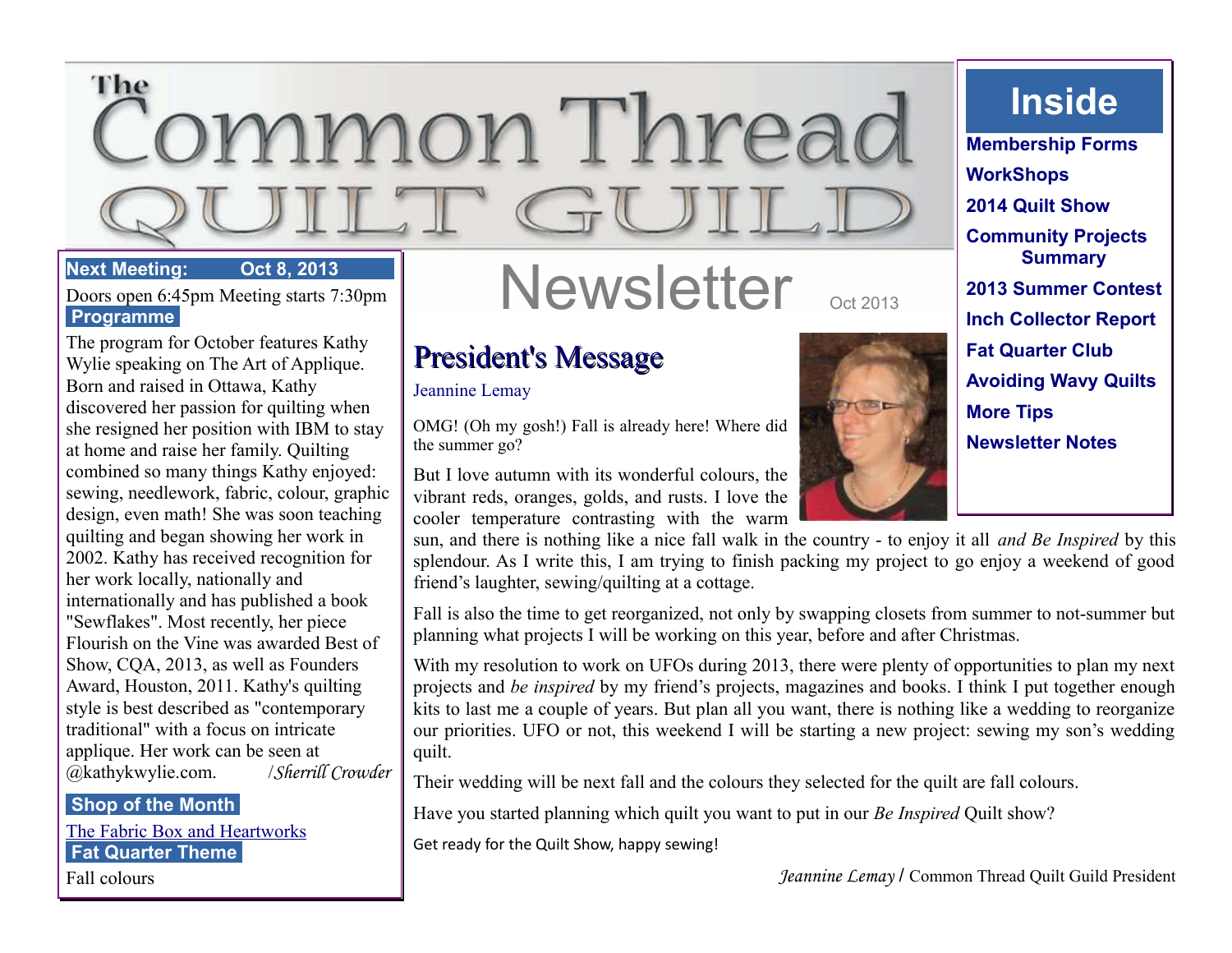#### **Membership Forms**

This will be the last month that there will be a table outside the door to register as a member for the Guild. Memberships will need to be done at the sign-in

table after this. To get the form, see the home page on the [website](http://www.commonthread.on.ca/index.html) (half way down: "2013- 2014 Registration Form") or ask at the sign in | be a sew day.  $(\$10)$ table.

*Del Jazey* /Membership

## **WorkShops**

All workshops are held at Notre Dame des Champs, 3659 Navan Rd.

**November 2nd:** Half Log Cabin Workshop by Alice Chancey (\$40)



Have you ever made up floral a log cabin quilt? Well here is a half log cabin technique you are going to love doing. It can be

done scrappy or if that is your preference. But I must warn you it is addicting once you

start you can't stop making them. The technique allows you to make 5 blocks at a time so by the time you start the 5th block, the first one is done. Come join us for a day of fun and sewing, you will get to meet new people, learn a new technique and get rid of some of your fabric collection. I prefer collection to stash don't you? **November 16th:** Curvey Quilters by Victoria Vander Linden (\$40)

Learn to negotiate those curves making this simple but exciting curved project.

**December 7th:** will

February 1<sup>st</sup>, 2014: In Full Bloom by Elaine Quehl (\$60)

[equehl@hotmail.com](mailto:equehl@hotmail.com) [www.elainequehl.com](http://www.elainequehl.com/)  [www.elainequehl.blogspot.com](http://www.elainequehl.blogspot.com/) 613-824-8050

In this one-day class the instructor will explain how she turns her close-

photographs into a pattern suitable for creating a fused wall quilt. Using one of the patterns

with only two colors construct a stunning quilt with depth and she developed, students will learn how to dimension. Four different patterns will be available for sale at a cost of

> \$10 each: wild rose, lily, tulip, or poppy. Visit the floral gallery of instructor's website to

see samples. No sewing machine is required for this class as you will need the full day to build your flower.

February 22nd: All-Purpose Bag by Sue Ann Soullière (\$40)



Make your personal purse/sewing bag/travel bag. Do you like more than one pocket in your bag? Would you like to have longer straps to swing over your shoulder? Is a deeper bag, for carrying quilt projects what you want?



Or are you looking to make a one of a kind gift? This is the course for you. You will be able to adjust the basic pattern to create the ideal bag. Learn an easy way to make a zippered pocket. Choose your own beautiful fabrics to personalize this project.

**March 15th:** Happy Villages by Jan Kettle (\$40) *Susan Campbell & Laurelle Callaghan*/WorkShops

### **2014 Quilt Show**

Have you had an inspiration for the quilts or quilted items you plan to enter in our Quilt Show? It doesn't take much to *be*



*inspired* and you could win 1<sup>st</sup>,

2<sup>nd</sup> or 3<sup>rd</sup> place prizes in each of the 8 entry categories, as well as for hand quilting. You just need to decide what category and size and you are off to the races.

Remember

• entrants must hold a valid membership (2013-2014) in the CTQG;

• only members as of December 31, 2013 will be eligible for prizes; and

• your entry must not have been displayed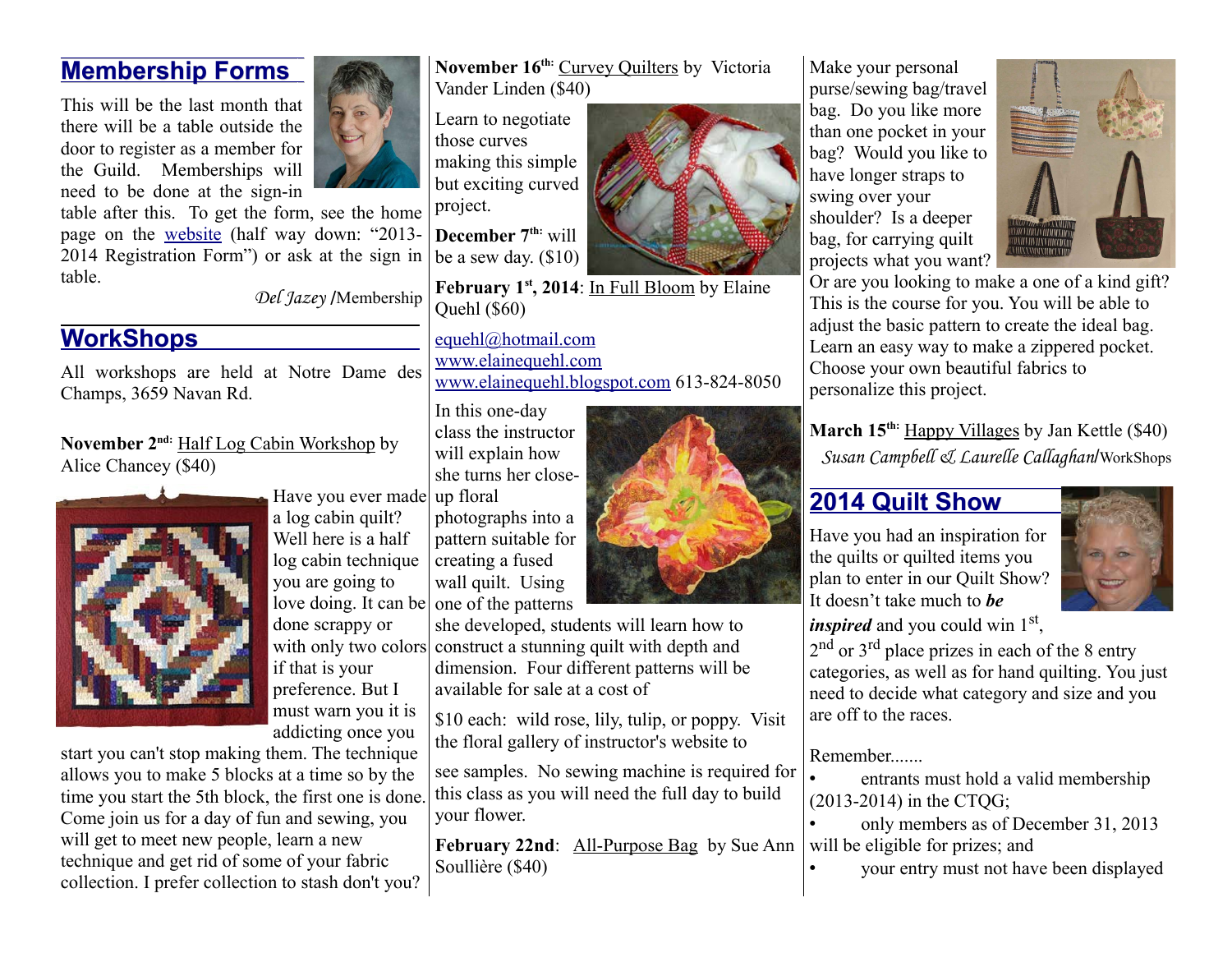at a previous quilt show put on by the CTQG.

The 8 categories for which you can enter your work are:

#### **BED QUILTS:**

1. LARGE: a quilt with a perimeter of 340" or more

2. MEDIUM: a quilt with a perimeter of 270"- 339"

3. SMALL: a quilt with a perimeter up to 269"

**WALL QUILTS:** A quilt that is designed to be hung for decorative purposes. These will be grouped according to the following criteria. 4. PIECED**:** more than 50% pieced

#### 5. APPLIQUÉ, MIXED and OTHER

TECHNIQUES: more than 50% appliquéd or quilts using other techniques such as embellishment, embroidery; whole cloth quilts, etc.

6. MINIATURE**:** The quilt must have a perimeter less than 96" total. If blocks are used they must be 3" or less. A bound full-size block is not considered a miniature. The overall pattern must show a miniaturization of a quilt.

7. ART QUILT**:** The work as a whole must be original in concept, be made primarily of fabric and may incorporate unconventional techniques and embellishments.

#### 8. **CLOTHING & ACCESSORIES:**

Fashionable and wearable items, a visible portion of which includes quilting.

Members may enter up to five (5) pieces (excluding Guild challenge projects). So please, start working on your quilts. Your effort is what will make our show a success.

**2014 Quilt Show Times (for your calendar) Fri, May 9th 10:00 am - 7:30 pm Sat, May 10th 10:00 am - 5:00 pm Sun, May 11th 11:00 am to 3:30 pm**

**Admission:**

- **General \$10**
- **Weekend Pass \$15**
- **Under 12 free (must be accompanied by adult)**

### **Community Projects Summary**

**Committee: Catherine Parkinson (Chair), Barb Donaldson, Catherine Senecal, and Victoria Vander Linden**

**How can you help? You can sign out a kit of donated fabric to sew into a top or finished quilt; or sign out a quilt top to be quilted; or donate a quilt, backing or batting.**

**1)** The Common Thread Quilt Guild collects monthly donations of **Cuddle Quilts** for use at the **General Campus** of the Ottawa Hospital. Our goal for 2012-2013 is 350. **In September we delivered 40 cuddle quilts.**

**SIZE MATTERS: Check out the size requirements: for optimum utility, please make your Cuddle Quilts 18" x 24", or make them 22" square. Our battings and backings are cut 24"x 24" to finish 22" square.** 

**2)** We support the women's programs and seniors programs at the **Eastern Ottawa Resource Centre** with adult themed Comfort

*Linda Won* / Quilt Show | Quilts  $(40" \times 60")$ . **3) CHEO Children's Oncology –** Children's

quilts from tot to teen**.**

**4) CHEO Dialysis -** Children's quilts from tot to teen.

**5) Chernobyl Quilts** - All sizes from infant to adult can be donated for shipping to Chernobyl. **6) Interval House -** Bright and cheerful quilts.

*Catherine Parkinson* / Community Projects

#### **Summer Contest 2013 Required Reading**

Thank you for the wonderful response to our summer contest!



We have received five tops and

fourteen quilts so far, but I know that some of you last minute ladies are going to bring in your top or quilt at the October meeting. To be eligible for the draw in November, remember the few simple requirements:

1) The quilt or top must be made from a pattern in our 2013 Pattern Book

2) Quilt size: 40" x 60" or greater

3) Top size: 40" x 60-64"

4) Pin a paper on the item with your name and the name of the pattern used

5) Quilts must have our label attached

**And YES YOU CAN ENTER MORE THAN ONCE.**

#### **Inch Collector Report**

Happy Fall to all of our Quilters! We have had some beautiful days which makes it more difficult to stay inside to quilt. However, it appears there has been quite a



buzz coming from many sewing machines. In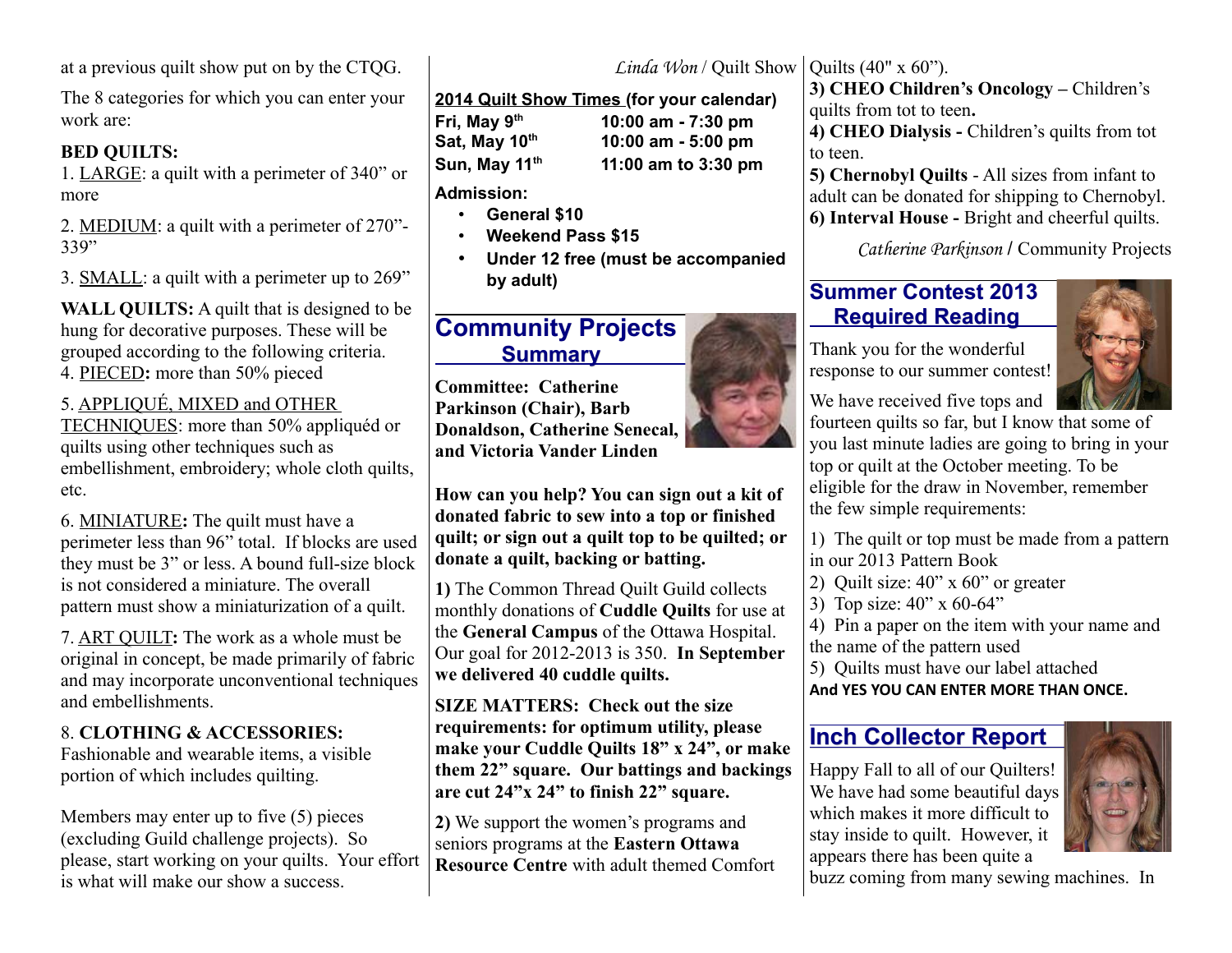September, 18,263 inches were quilted! Bravo! Keep up this rapid speed and we will be well on our way to skate to our destination before winter is over. Thanks you for your enthusiastic participation.

*Susan Baker* / Inch Collector

# **Fat Quarter Club**

#### **THEMES FOR 2013-2014**

| October<br>November | Fall colours<br>Blacks, whites and reds |
|---------------------|-----------------------------------------|
| December            | Reds, greens and golds                  |
| January             | Neutrals                                |
| February            | Purples and pinks                       |
| March               | <b>Batiks</b>                           |
| April               | Blues and greens                        |
| May                 | Children's prints                       |
| June                | Florals                                 |

Note: if we have specified a particular set of colours, your fat quarter(s) should contain at least one of the colours and have a significant amount of that colour(s).

Looking forward to seeing you all.

*Liz & Lyse* / Fat Quarter Club

# **Avoiding Wavy Quilts**

re-written from:

http://www.apqs.com/blog/2013/06/11/flatquilts-can-still-get-wavy-borders/

To prevent the outside edge of the quilt being wavy, since borders often tend to grow just a bit, make sure the binding brings the edge in a bit, instead of stretching the outer edge flat as you apply binding.

In a quilt with quilting around the border, the quilting must come as close to the edge as possible since quilting draws the quilt together. Any fabric past the edge of the quilting tends to wave a bit. Pantographs also minimize this problem since they go right off the quilt.

During quilting, if the quilt is stretched really tight, the quilt will rebound once off the frame. This will show around the outer edge. A quilt should only be pulled just tight enough to prevent quilting in pleats or puckers.

And finally, changes in quilting density can exaggerate or even cause the outside edge to wave. If anything, the quilting around the outside edge should be more dense since it absorbs fullness.

Keep in mind too that puffy batting tends to exaggerate any lack of flatness anywhere.

(edited by) *Rita Penner*

# **More Tips**

These tips submitted by Jeannine:

1. Sew longer and have better posture by placing 2 doorstops under the back of your machine to raise it 1inch. You'll be amazed by the difference - try it!

2. Ever had your machine eat up the pieces when you begin to sew? Place a small scrap of fabric under the pressure foot as you feed your sewing under the foot.

3. Leftover bindings: keep all your leftover pieces of bindings and sew them together to make colourful bindings for a scrappy quilt!

4. Before cutting up all that perfect fabric for your quilt, cut and sew one block only. If

there's a problem with the directions, color or sizes, you can fix it before you have a stack of useless cut fabric.

# **Newsletter Notes**

Please remember that submissions are welcome. Whether it's a tip, a favourite site or blog, an article, a book



review or pictures, we'd be happy to publish it.

This is your newsletter and you can speak to your fellow members!

New improvement:

The list of advertisers is 'clickable'. Soon there will be more advertisers. :)

Ruth Stewart, a teacher at Cambridge Public School, alerts us to a fabric sale at the

**Advertisers [Flair Fabrics](http://flarefabrics.ca/) [Quilty Pleasures](http://www.quiltypleasures.ca/) [Sew Inspired](http://sewinspired.ca/)**

Glebe Community Centre on Oct 19th. More information is on the bulletin board.



Here's another reason to have a look at the bulletin board. The Durham Trillium Quilters Guild are hosting their fall quilt show November  $1<sup>st</sup>$  and  $2<sup>nd</sup>$ . If they are let know, they can provide

us with food. They'd love a whole busload of us come. Something to think about.